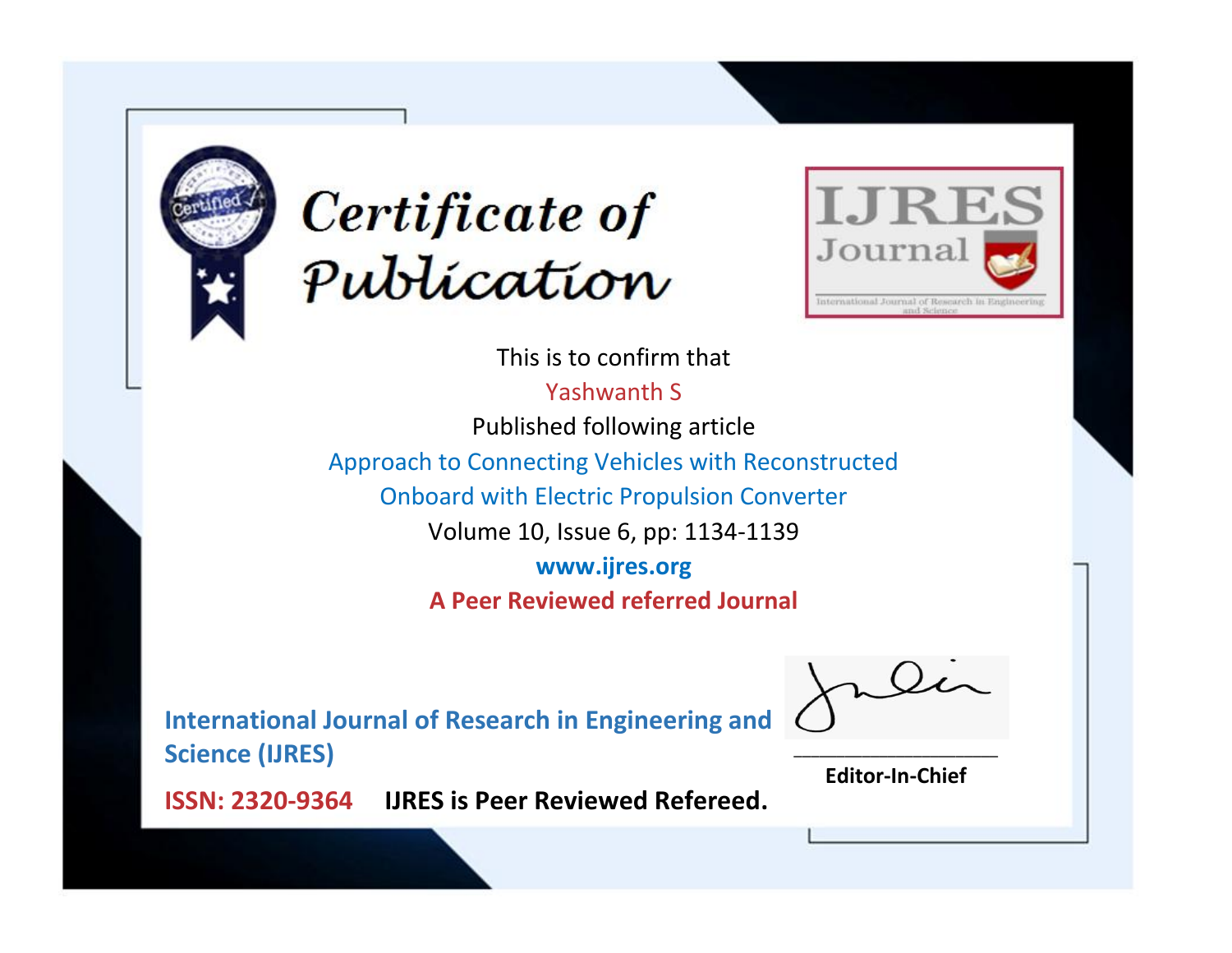



This is to confirm that Anil Kumar R Published following article Approach to Connecting Vehicles with Reconstructed Onboard with Electric Propulsion Converter Volume 10, Issue 6, pp: 1134-1139 **www.ijres.org A Peer Reviewed referred Journal**

**International Journal of Research in Engineering and Science (IJRES)**

\_\_\_\_\_\_\_\_\_\_\_\_\_\_\_\_\_\_\_\_\_\_\_\_ **Editor-In-Chief**

**Journal.**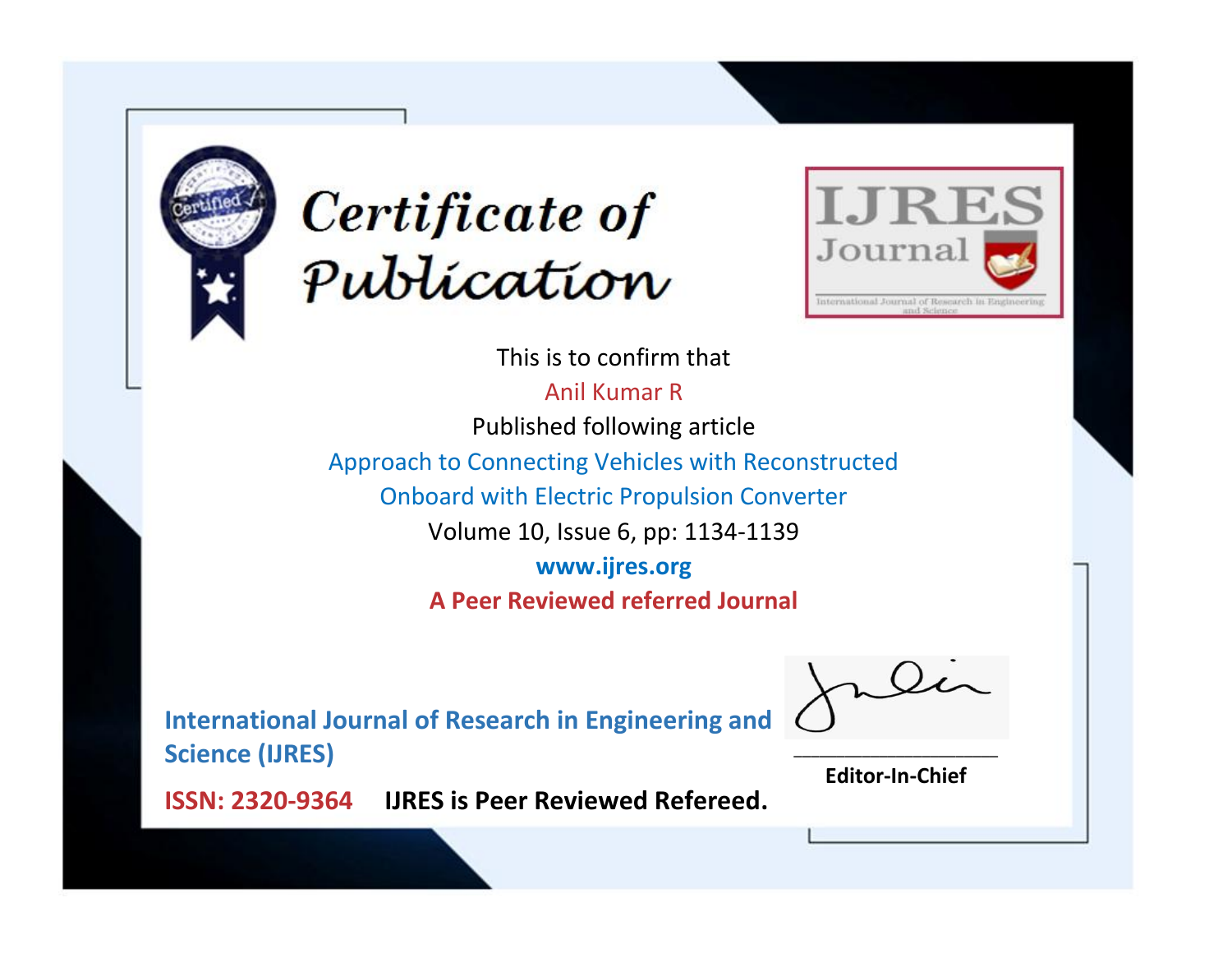



This is to confirm that S R Darshan

Published following article

Approach to Connecting Vehicles with Reconstructed

Onboard with Electric Propulsion Converter

Volume 10, Issue 6, pp: 1134-1139

**www.ijres.org**

**A Peer Reviewed referred Journal**

**International Journal of Research in Engineering and Science (IJRES)**

\_\_\_\_\_\_\_\_\_\_\_\_\_\_\_\_\_\_\_\_\_\_\_\_ **Editor-In-Chief**

**Journal.**